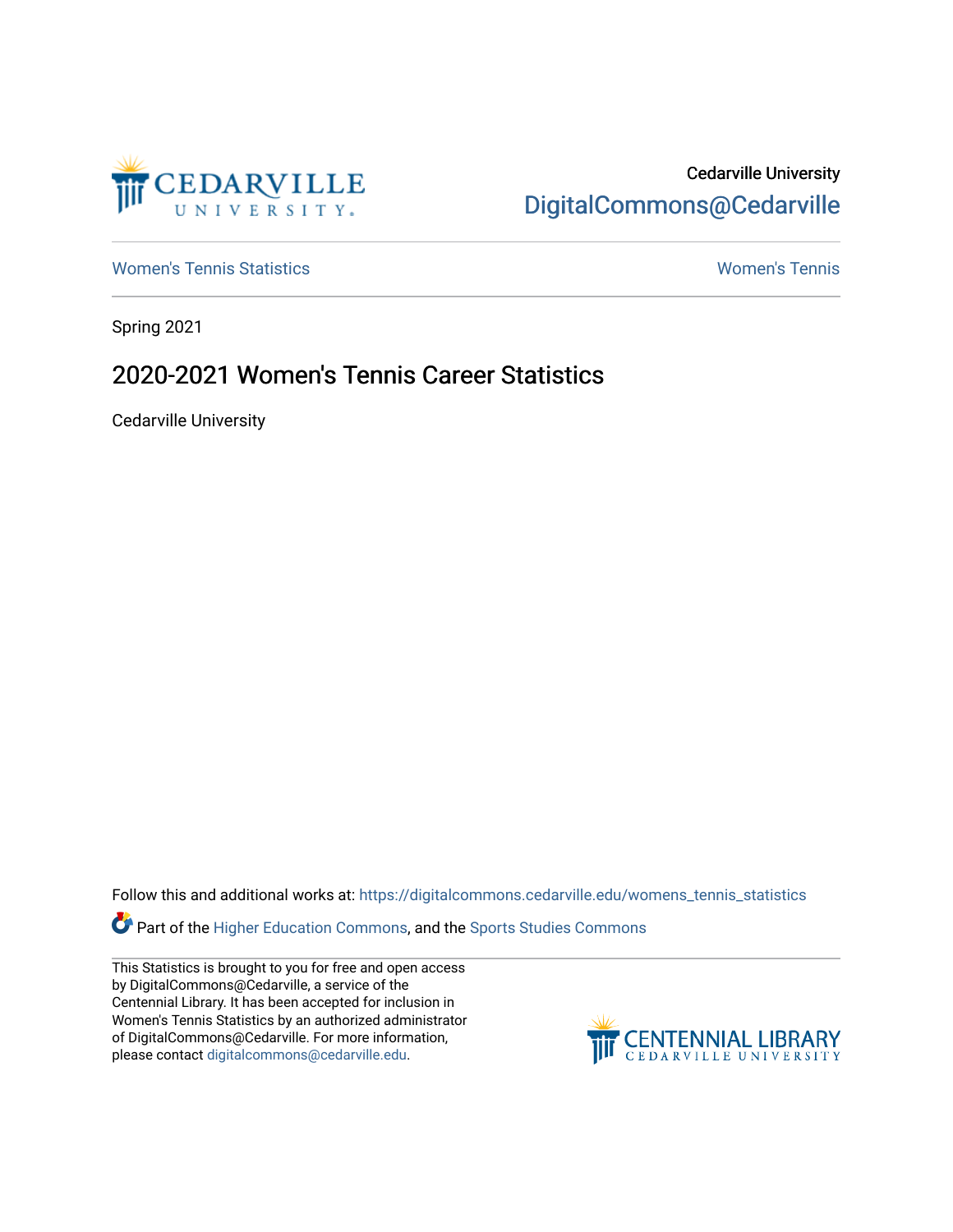### **2020-21 Women's Tennis Career statistics**

English, Liana Hollis, Lauren Krahn, Payton Petek, Joelle Spry, Jessica Totten, Abby Triplett, Faith VanDyke, Megan

#### **English, Liana**

|         | <b>SINGLES Record</b> | 1             | $\overline{2}$       | 3           | 4              | 5 | 6           | <b>Tour</b> |
|---------|-----------------------|---------------|----------------------|-------------|----------------|---|-------------|-------------|
| 2017-18 | $8 - 8$               | $8 - 8$       |                      |             |                |   |             |             |
| 2018-19 | $10 - 8$              | $10 - 8$      |                      |             |                |   |             |             |
| 2019-20 | $5 - 4$               | $1 - 2$       |                      | $2 - 2$ 2-0 | $---$          |   |             |             |
| 2020-21 | $5 - 7$               | $2 - 3$       | $---$                | 3-4         |                |   |             |             |
| Totals  | 28-27                 | 21-21         | 2-2 5-4              |             |                |   |             |             |
|         | <b>DOUBLES</b>        | <b>Record</b> | $\blacktriangleleft$ |             | $\overline{2}$ | 3 | <b>Tour</b> |             |
|         | 2017-18               | 6-11          | $6 - 11$             |             |                |   |             |             |
|         | 2018-19               | $12 - 8$      | $12 - 8$             |             |                |   |             |             |
|         | 2019-20               | $4 - 5$       | $4 - 5$              |             |                |   |             |             |
|         | 2020-21               | $3-9$         | ---                  |             | $3-9$          |   |             |             |
|         | Totals                | 25-33         | 22-24                |             | $3-9$          |   |             |             |

#### **Hollis, Lauren**

| SINGLES Record 1 2 3 4 5 |                      |                             |                                  |               |           | 6                         | Tour |
|--------------------------|----------------------|-----------------------------|----------------------------------|---------------|-----------|---------------------------|------|
| 2019-20                  | $7-2$                | $\sim$ $\sim$ $\sim$ $\sim$ | <b>Service Contract Contract</b> |               | $7-2$ --- |                           |      |
| 2020-21                  |                      | $5-6$ --- 2-5 3-1 ---       |                                  |               |           |                           |      |
| Totals                   | $12 - 8$             | $\sim$ $\sim$ $\sim$ $\sim$ |                                  |               |           | $2-5$ $3-1$ $7-2$ --- --- |      |
|                          | DOUBLES Record 1 2 3 |                             |                                  |               |           | <b>Tour</b>               |      |
| 2019-20                  |                      | $6 - 3$                     | $\sim$ $\sim$                    | $6-3$ ---     |           |                           |      |
| 2020-21                  |                      | 7-6                         | 7-6                              | $\sim$ $\sim$ |           |                           |      |
| Totals                   |                      | $13-9$                      | 7-6                              | $6 - 3$       |           |                           |      |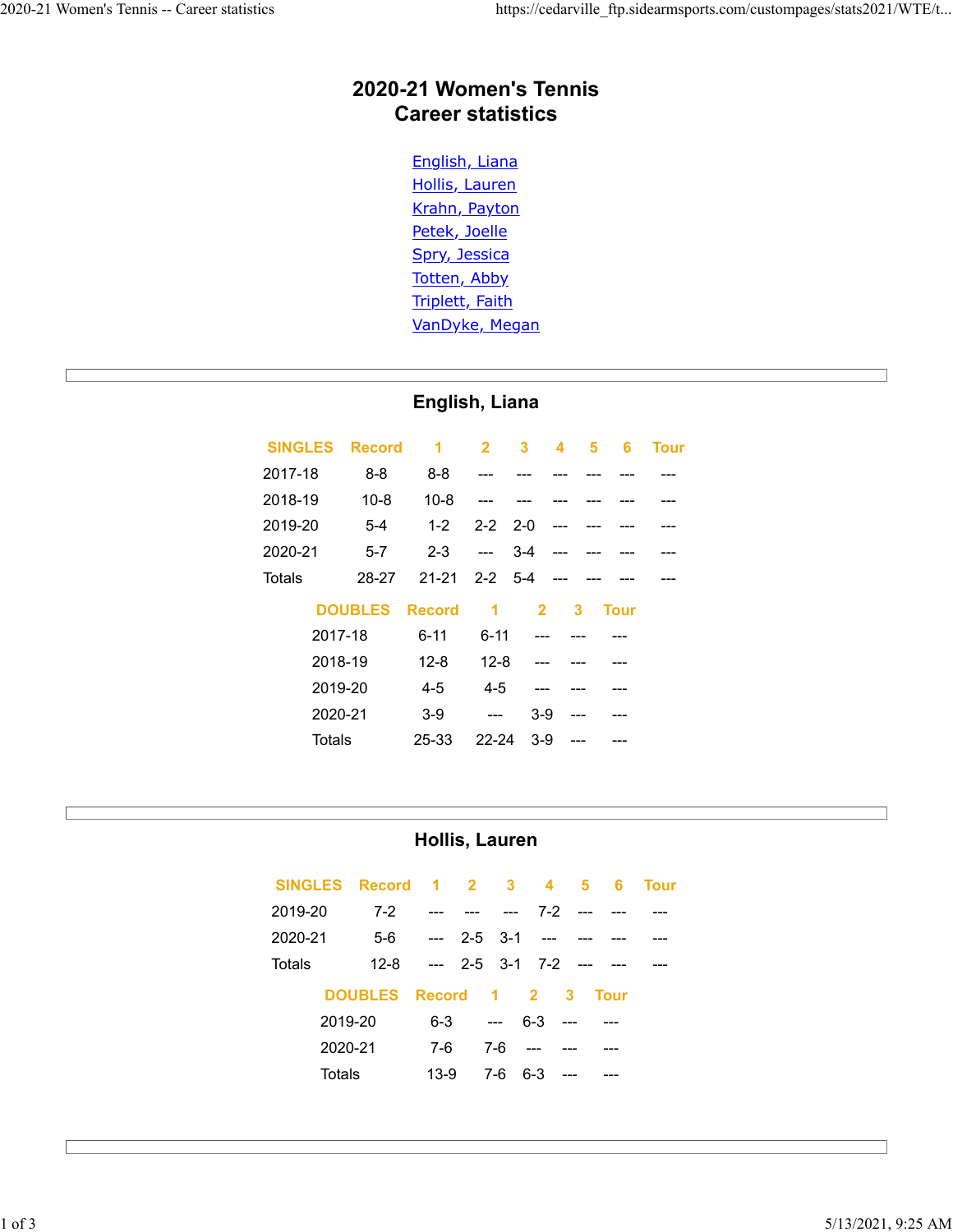E

### **Krahn, Payton**

|         |         | SINGLES Record 1 2 3 4 5 6 Tour |  |                     |  |  |
|---------|---------|---------------------------------|--|---------------------|--|--|
| 2020-21 |         | 0-1 --- --- --- 0-1 --- ---     |  |                     |  |  |
| Totals  |         | 0-1 --- --- --- 0-1 --- ---     |  |                     |  |  |
|         |         | DOUBLES Record 1 2 3 Tour       |  |                     |  |  |
|         | 2020-21 |                                 |  | $0-1$ --- $0-1$ --- |  |  |
|         | Totals  |                                 |  | $0-1$ --- $0-1$ --- |  |  |

## **Petek, Joelle**

| SINGLES Record 1 2 3 4 5 6 Tour |                           |         |                                                   |                   |  |                                 |  |
|---------------------------------|---------------------------|---------|---------------------------------------------------|-------------------|--|---------------------------------|--|
| 2020-21                         | 4-6                       |         | $\frac{1}{2}$ and $\frac{1}{2}$ and $\frac{1}{2}$ |                   |  | $1 - 0$ $1 - 1$ $1 - 3$ $1 - 2$ |  |
| Totals                          |                           |         |                                                   |                   |  | 4-6 --- --- 1-0 1-1 1-3 1-2     |  |
|                                 | DOUBLES Record 1 2 3 Tour |         |                                                   |                   |  |                                 |  |
|                                 | 2020-21                   |         |                                                   | $3-7$ --- 1-1 2-6 |  |                                 |  |
| Totals                          |                           | $3 - 7$ |                                                   | --- 1-1 2-6       |  |                                 |  |

#### **Spry, Jessica**

|         | SINGLES Record 1 2 3 4 5 |         |                                                                                                                                                                                                                                                                                                                                                                                                                                     |         |     | -6                      | <b>Tour</b> |
|---------|--------------------------|---------|-------------------------------------------------------------------------------------------------------------------------------------------------------------------------------------------------------------------------------------------------------------------------------------------------------------------------------------------------------------------------------------------------------------------------------------|---------|-----|-------------------------|-------------|
| 2019-20 | $1 - 1$                  |         |                                                                                                                                                                                                                                                                                                                                                                                                                                     |         |     | $1 - 1$                 | $- - -$     |
| 2020-21 | $5-4$                    |         | $\begin{array}{cccccccccc} \texttt{m} & \texttt{m} & \texttt{m} & \texttt{m} & \texttt{m} & \texttt{m} & \texttt{m} & \texttt{m} & \texttt{m} & \texttt{m} & \texttt{m} & \texttt{m} & \texttt{m} & \texttt{m} & \texttt{m} & \texttt{m} & \texttt{m} & \texttt{m} & \texttt{m} & \texttt{m} & \texttt{m} & \texttt{m} & \texttt{m} & \texttt{m} & \texttt{m} & \texttt{m} & \texttt{m} & \texttt{m} & \texttt{m} & \texttt{m} & \$ |         |     | $1 - 0$ $3 - 3$ $1 - 1$ |             |
| Totals  | $6-5$                    |         | $  -$                                                                                                                                                                                                                                                                                                                                                                                                                               |         |     | $1 - 0$ $3 - 3$ $2 - 2$ |             |
|         | DOUBLES Record 1 2 3     |         |                                                                                                                                                                                                                                                                                                                                                                                                                                     |         |     | <b>Tour</b>             |             |
|         | 2019-20                  | $0-0$   |                                                                                                                                                                                                                                                                                                                                                                                                                                     |         |     |                         |             |
|         | 2020-21                  | $2 - 4$ |                                                                                                                                                                                                                                                                                                                                                                                                                                     | --- 2-4 |     |                         |             |
|         | Totals                   | $2 - 4$ | $---$                                                                                                                                                                                                                                                                                                                                                                                                                               |         | 2-4 |                         |             |

#### **Totten, Abby**

|         | SINGLES Record 1 2 3 4 5 6 Tour |                 |     |             |  |  |
|---------|---------------------------------|-----------------|-----|-------------|--|--|
| 2020-21 | 5-6                             | 2-5 3-1 --- --- |     |             |  |  |
| Totals  | 5-6                             | 2-5 3-1 --- --- |     |             |  |  |
|         | DOUBLES Record 1 2 3 Tour       |                 |     |             |  |  |
|         | 2020-21                         | 7-6             |     | 7-6 --- --- |  |  |
|         | Totals                          | 7-6             | 7-6 |             |  |  |